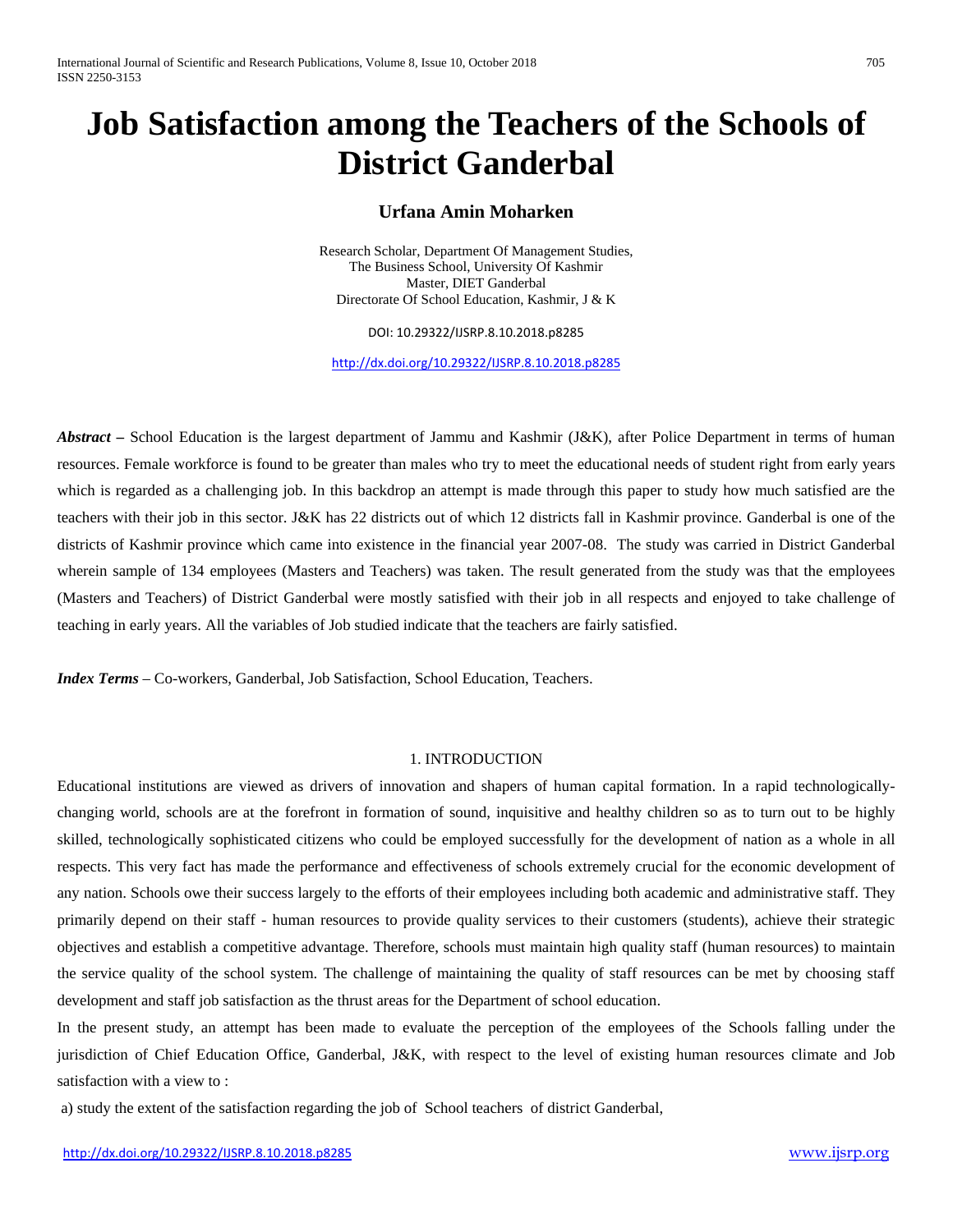b) recommend measures that may result in improvement of job satisfaction of teachers in the light of the revealed results.

The sample constituted the respondents from the schools of all the four zones of district Ganderbal. There are about 600 schools in the district. Random sampling was carried out and questionnaires were distributed among the teachers to elicit information regarding their job satisfaction.

The research instrument/tool used in the paper is Job Satisfaction Survey (JSS) by Spector (1994) having 36 items. Nine variables, each comprising of four items, have been assessed while overall score is computed from all items. Rating scale with six choices per item ranging from "strongly disagree" to "strongly agree" has been utilized. The nine variables under study are Pay, Promotion, Supervision, Fringe Benefits, Rewards based on performance, Norms, Co-workers, Nature of Work, and Communication.

In consonance with the objectives of the study a suitable research approach and design was adopted. The data, whatsoever, collected from both primary and secondary sources was analysed and the results have been thoroughly discussed by making appropriate interpretations. In accordance with the research setting advised for the study, a summary of findings and conclusions in light of the results obtained in present study has been provided in the following paragraphs.

#### II RESEARCH ELABORATIONS

The research on the job satisfaction of the employees in education sector is quite rich. Ssesanga & Garrett (2005) examined the job satisfaction of academics from two universities of Uganda and reported that the co-worker behavior, supervision and autonomy of content taught are most predominant in stimulating job satisfaction among the academicians. The age was observed to be a significant factor in job satisfaction but independent with regard to gender. Okpara, Squillace & Erondu (2005) investigated the effects of gender on the job satisfaction of full‐time college and university teachers from 80 universities of United States and observed apparent and significant gender differences as female faculty reported a lower overall job satisfaction than male counterparts. Toker (2011) conducted an empirical study to examine the effect of demographic variables on the job satisfaction of the academicians belonging to the eight universities of Turkey and reported that a moderately high level of overall job satisfaction. The study revealed that the rank of the academicians was positively correlated with the satisfaction, wherein professors recorded the highest satisfaction and research assistants showed the lowest. Gender was reported to have no significant impact on the job satisfaction of the appraised academicians. Byrne, Chughtai, Flood & Willis (2012) conducted an empirical study on the levels of job satisfaction of accounting and finance academicians working in Irish higher education institutions and observed that a high level of overall job satisfaction. Faculty reported dissatisfaction with promotion prospects and time available for research. Male teachers reported higher levels of satisfaction than their female counterparts with regards to job security whereas professors were most satisfied and the lecturers were least satisfied with promotion prospects. Vuong & Duong (2013) conducted an empirical study to determine the level of job satisfaction among the academic staff of Vietnamese universities and concluded that faculty were overall satisfied with the factors such as promotion, work autonomy, teaching support equipment etc. but dissatisfaction or neutral behavior was observed towards the factors such salary, bonus and welfare etc. The overall job satisfaction of the male faculty was reported to be higher than the female ones. De Lourdes Machado-Taylor et al. (2016) examined the academic job satisfaction of academicians working in the higher education institutions of Portugal and found job satisfaction as above average among the surveyed faculty. Academic staff reported higher satisfaction with teaching climate and colleagues and dissatisfaction with research climate and conditions of employment. Gender was found to have no influence on job satisfaction of the academics surveyed. Oshagbemi (1997) examined the effect of demographic variables such as age, gender and rank on the job satisfaction of university teachers (UK) and observed that the rank has a direct, positive and significant effect on the job satisfaction of university teachers, but not age or gender. Lecturers were reported to be least satisfied with their jobs followed by senior lecturers, readers and professors in that order. Hickson & Oshagbemi (1999) conducted a study on university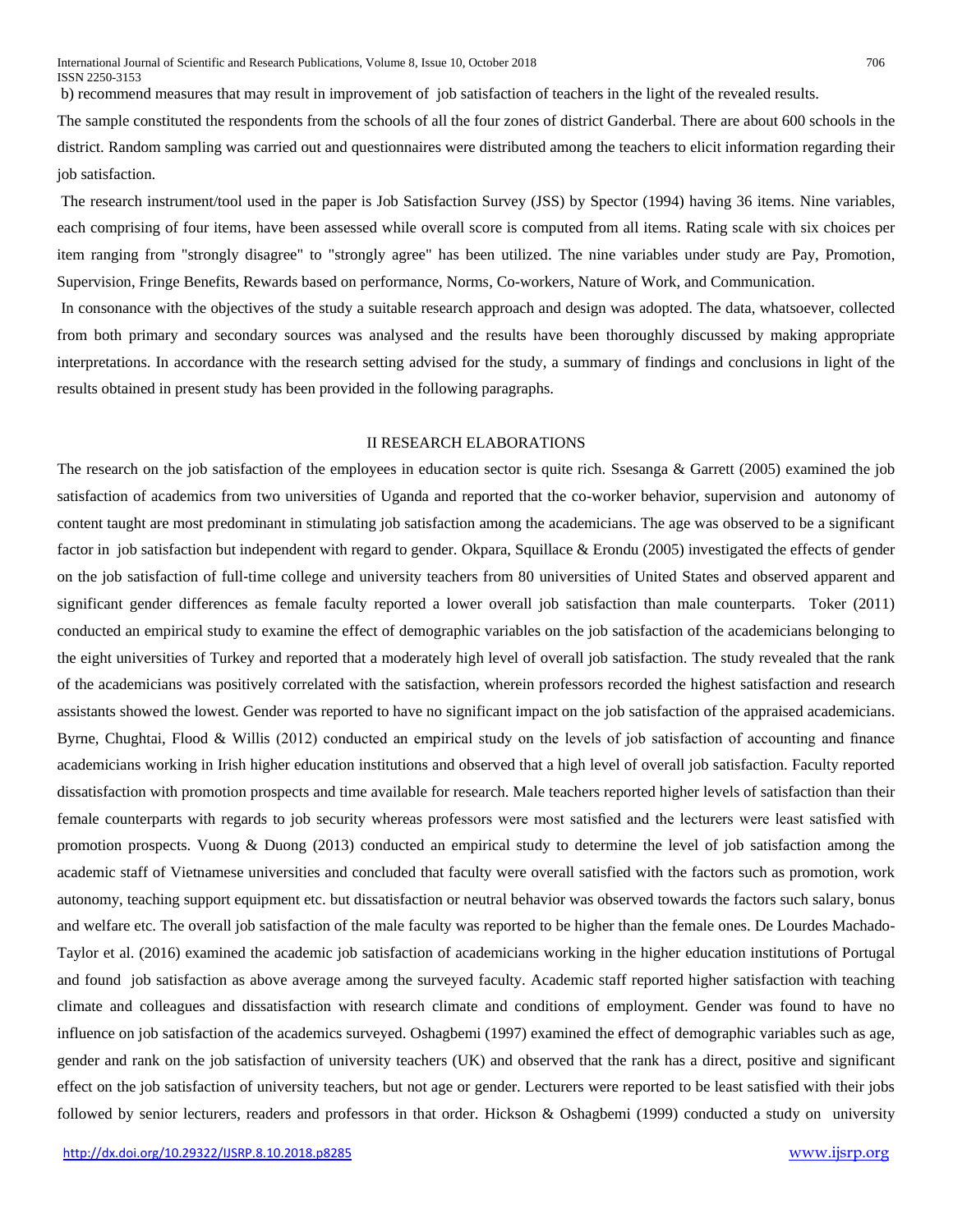teachers, to investigate the effect of age on the job satisfaction of academicians with teaching and research and revealed that the job satisfaction is inversely related to age in case of academic teaching staff but in case of academic research staff age affects job satisfaction positively.

### III. RESULTS AND FINDINGS

The present research study was aimed to investigate and assess the extent of satisfaction with Job among the teaching faculty of the schools of district Ganderbal and subsequently evaluate the impact of the Job satisfaction of the employees in the context of School education sector of J&K.

The primary finding of this study indicated that a positive perception prevailed among the teaching faculty of the schools of Ganderbal district with respect to the Job satisfaction. The results obtained provided fairly strong evidence in support of the propounded idea that the employee perception regarding the improvement in level of existing human resource climate will ultimately lead to improved satisfaction among the teachers with regards to their job in the sample educational institutions. Hypotheses developed in the present study established causal linkages between the elements of Job satisfaction. A brief and consolidated view of the major variables of the present study is as follows.

The perception of the teaching faculty regarding the overall Job satisfaction and its nine variables is provided in Table 1. An overall mean score = 4.18 (% of mean score = 69.72 %) indicates that the employees of the sample district are fairly satisfied with their jobs. The standard deviation of 0.411 also supports that the result is reasonably trustworthy. Further, all the nine job variables that have been utilized to measure the of job satisfaction of teachers in the current study, have reported a mean score of above 4, indicating satisfaction of sample teachers with all the nine variables of their jobs. Mean scores of 4 or more represents satisfaction with the job and its various variables, whereas mean of 3 or less shows that the teachers are not satisfied with their job. Mean scores between 3 and 4 represents ambivalence among the employees regarding their jobs (Spector, 1994). Among the nine job variables, the academic staff of the sample district under study, appear to be most satisfied with the *Co-Workers* variable (mean score= 4.44; % of mean score=74.00%) of their job, whereas the *Communication* (mean score= 4.01; % of mean score= 66.83) variable reported the lowest satisfaction. The standard deviation figures reveal that the results are very much reliable in a sense that the responses of the sample teachers on different variables do not depict much variability. The perception of teachers of the district regarding Job Satisfaction and its various constructs is presented here under Table 1.

| <b>Construct</b>             | Mean Score <sup>*</sup> | <b>Standard Deviation</b> | % of mean score |
|------------------------------|-------------------------|---------------------------|-----------------|
| $1.$ Pay                     | 4.11                    | 0.453                     | 68.50           |
| 2.<br>Promotion              | 4.15                    | 0.352                     | 69.17           |
| 3.<br>Supervision            | 4.25                    | 0.364                     | 70.83           |
| 4.<br><b>Fringe Benefits</b> | 4.07                    | 0.51                      | 67.83           |
| 5. Contingent Rewards        | 4.09                    | 0.347                     | 68.17           |

*Table 1. Perception of employees/teaching faculty regarding Job satisfaction (N=134)*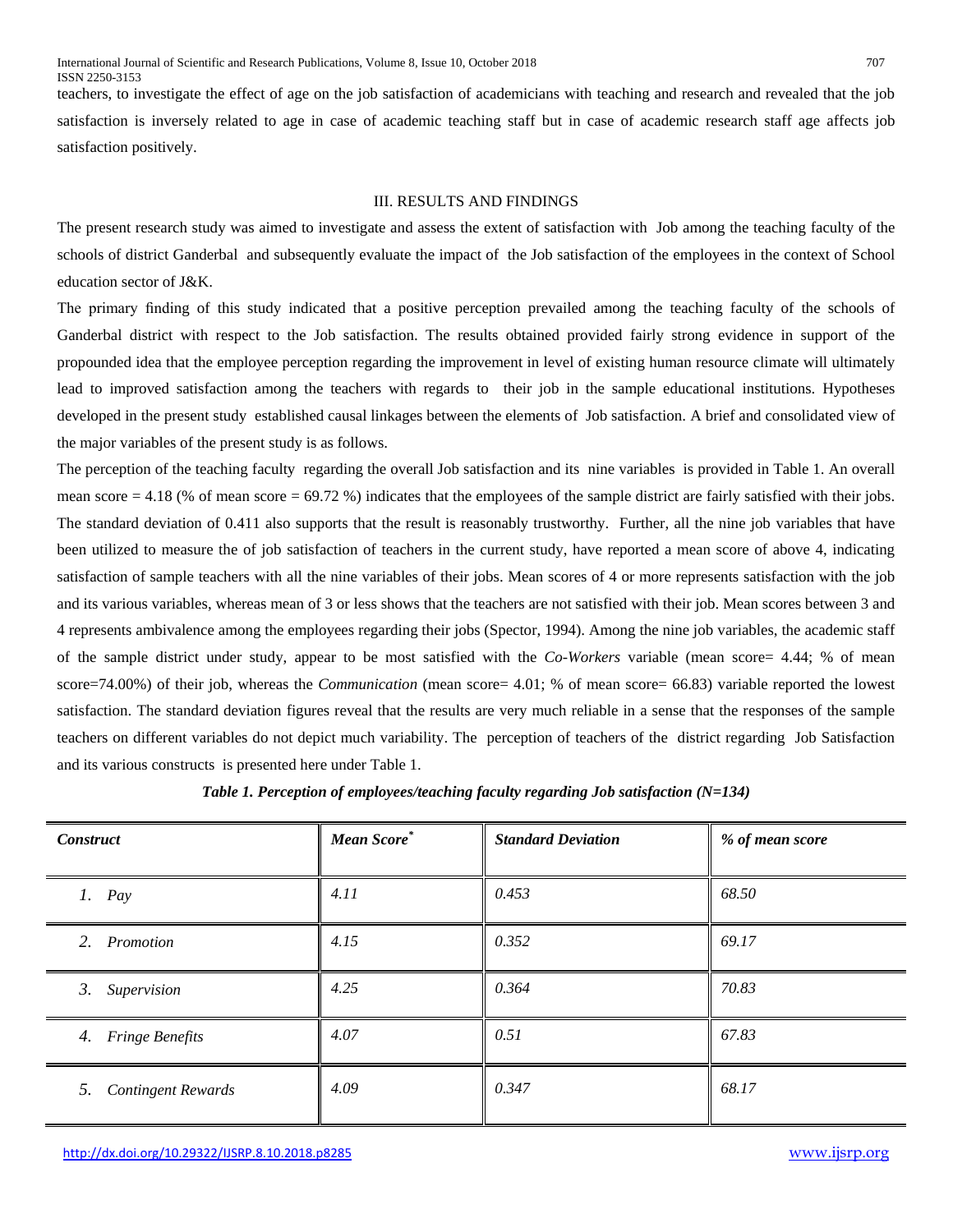| <b>Overall Job Satisfaction</b> | 4.18 | 0.411 | 69.72 |
|---------------------------------|------|-------|-------|
| Communication<br>9.             | 4.01 | 0.43  | 66.83 |
| 8. Nature of Work               | 4.32 | 0.318 | 72.00 |
| 7. Co-workers                   | 4.44 | 0.439 | 74.00 |
| 6. Operating Conditions         | 4.21 | 0.482 | 70.17 |

*Note: Scoring Scale: 1- Disagree very much 2- Disagree moderately 3- Disagree slightly 4- Agree slightly 5- Agree moderately 6- Agree very much.*



# *Line Diagram of Table1*

*Pie Diagram of Table1*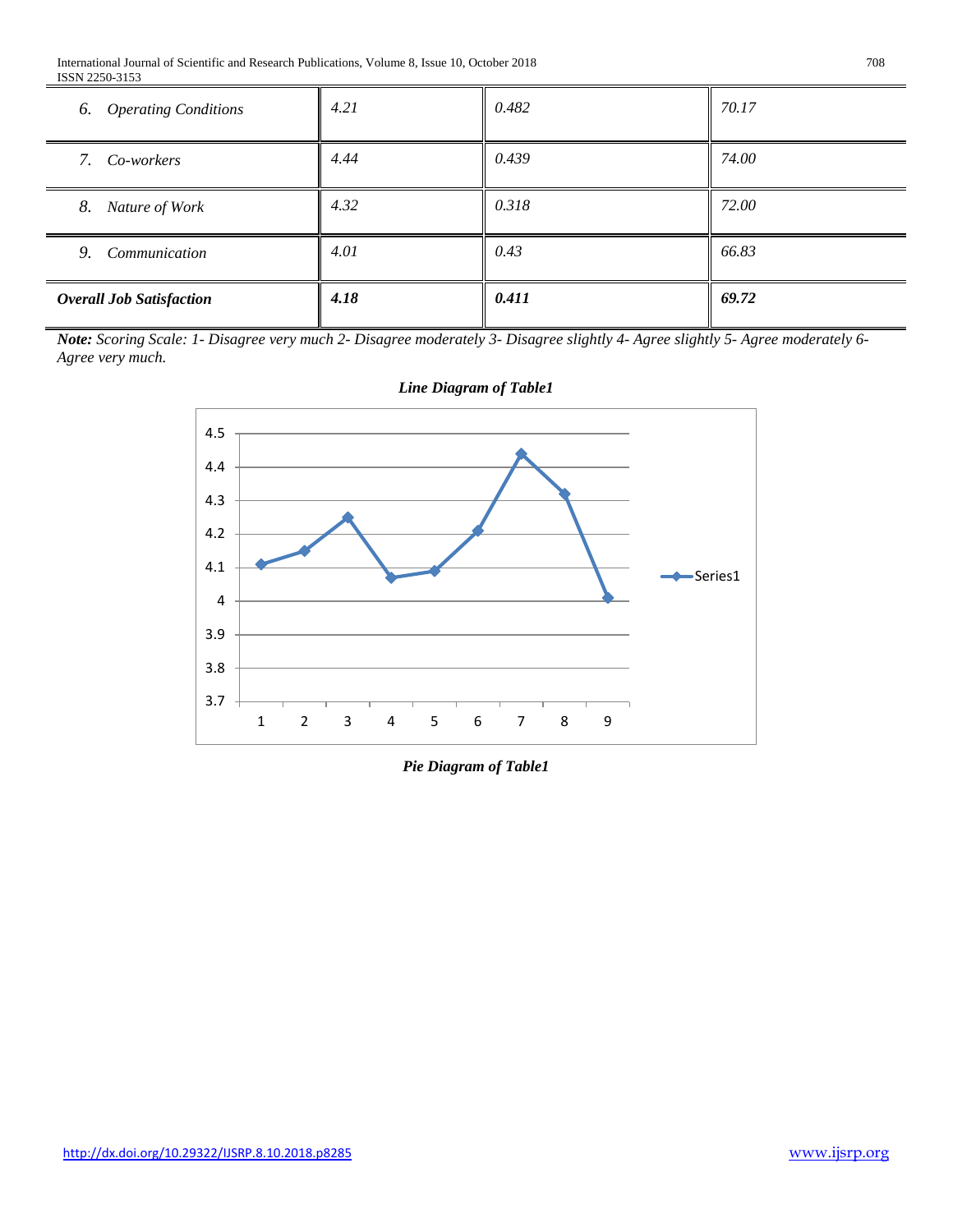

The satisfied perception of academic staff with respect to the various variables of their jobs is also vindicated by the fact that all of the 36 statements measuring the nine variables of Job satisfaction have reported a mean score higher than 4 and percentage of mean score above 65 percent. Statement wise analysis shows that the mean scores for all the 36 statements measuring Job satisfaction range between 4.00 and 4.47 where the highest mean score is reported by statement 7, followed by statements 34, 25 and 16 respectively. These four statements are intended to measure the Co-worker variable of the job, and thereby it can be interpreted that the employees of the district enjoy the company of the peers and cordial relationship exists between the teachers in the sample institutions. The lowest mean scores are marked for statements 9, 18, 26 and 36 relating to the communication variable of the jobs. The results indicate that employees are relatively dissatisfied with the communication process in the sample institutions and the administration needs to take proactive steps and be more careful so as to improve the communication in the institutions. The statement wise analysis of Job satisfaction is provided in Table 2.

| $S$ .no.         | <b>Statement</b>                                                                 | <b>Mean</b><br>score* | S.D   | % of Mean<br><b>Score</b> |
|------------------|----------------------------------------------------------------------------------|-----------------------|-------|---------------------------|
| 1.               | I feel I am being paid a fair amount for the work $I$ do.                        | 4.11                  | 0.431 | 68.50                     |
| $\overline{2}$ . | There is really too little chance for promotion on my job.                       | 4.14                  | 0.422 | 69.00                     |
| $\overline{3}$ . | My officer is quite competent in doing his/her job.                              | 4.22                  | 0.456 | 70.33                     |
| $\overline{4}$ . | I am not satisfied with the benefits I receive.                                  | 4.06                  | 0.479 | 67.67                     |
| 5.               | When I do a good job, I receive the recognition for it that<br>I should receive. | 4.05                  | 0.343 | 67.50                     |
| 6.               | Many of our rules and procedures make doing a good job<br>difficult.             | 4.19                  | 0.324 | 69.83                     |
| $\overline{7}$ . | I like the people I work with.                                                   | 4.47                  | 0.564 | 74.50                     |
| 8.               | I sometimes feel my job is meaningless.                                          | 4.31                  | 0.193 | 71.83                     |

*Table 2. Statement wise analysis of Teachers Job Satisfaction*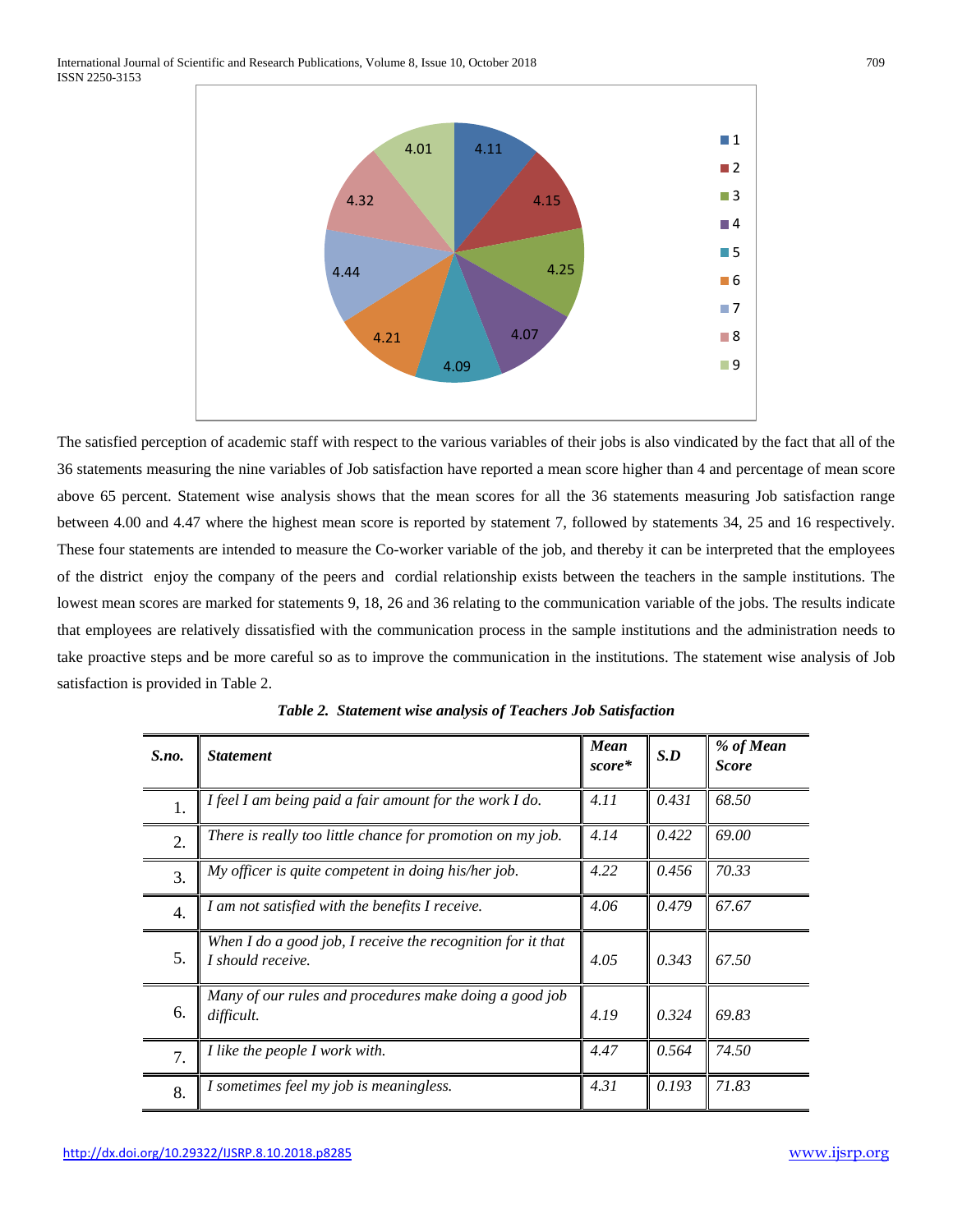| 9.  | Communications seem good within this organization.                                           | 4.01 | 0.523 | 66.83 |
|-----|----------------------------------------------------------------------------------------------|------|-------|-------|
| 10. | Raises are too few and far between.                                                          | 4.12 | 0.342 | 68.67 |
| 11. | Those who do well on the job stand a fair chance of being<br>promoted.                       | 4.16 | 0.543 | 69.33 |
| 12. | My officer is unfair to me.                                                                  | 4.24 | 0.503 | 70.67 |
| 13. | The benefits we receive are as good as most other<br>organizations offer.                    | 4.08 | 0.429 | 68.00 |
| 14. | I do not feel that the work I do is appreciated.                                             | 4.13 | 0.345 | 68.83 |
| 15. | My efforts to do a good job are seldom blocked by red<br>tape.                               | 4.22 | 0.432 | 70.33 |
| 16. | I find I have to work harder at my job because of the<br>incompetence of people I work with. | 4.41 | 0.489 | 73.50 |
| 17. | I like doing the things I do at work.                                                        | 4.33 | 0.409 | 72.17 |
| 18. | The goals of this organization are not clear to me.                                          | 4.00 | 0.320 | 66.67 |
| 19. | I feel unappreciated by the organization when I think<br>about what they pay me.             | 4.09 | 0.364 | 68.17 |
| 20. | People get ahead as fast here as they do in other places.                                    | 4.14 | 0.431 | 69.00 |
| 21. | My officer shows too little interest in the feelings of<br>subordinates.                     | 4.26 | 0.398 | 71.00 |
| 22. | The benefit package we have is equitable.                                                    | 4.07 | 0.312 | 67.83 |
| 23. | There are few rewards for those who work here.                                               | 4.09 | 0.365 | 68.17 |
| 24. | I have too much to do at work.                                                               | 4.20 | 0.309 | 70.00 |
| 25. | I enjoy my co-workers.                                                                       | 4.42 | 0.415 | 73.67 |
| 26. | I often feel that I do not know what is going on with the<br>organization.                   | 4.00 | 0.590 | 66.67 |
| 27. | I feel a sense of pride in doing my job.                                                     | 4.34 | 0.298 | 72.33 |
| 28. | I feel satisfied with my chances for salary increases.                                       | 4.10 | 0.396 | 68.33 |
| 29. | There are benefits we do not have which we should have.                                      | 4.09 | 0.234 | 68.17 |
| 30. | I like my officer.                                                                           | 4.25 | 0.567 | 70.83 |
| 31. | I have too much paperwork.                                                                   | 4.22 | 0.384 | 70.33 |
| 32. | I don't feel my efforts are rewarded the way they should<br>be.                              | 4.10 | 0.421 | 68.33 |
| 33. | I am satisfied with my chances for promotion.                                                | 4.16 | 0.435 | 69.33 |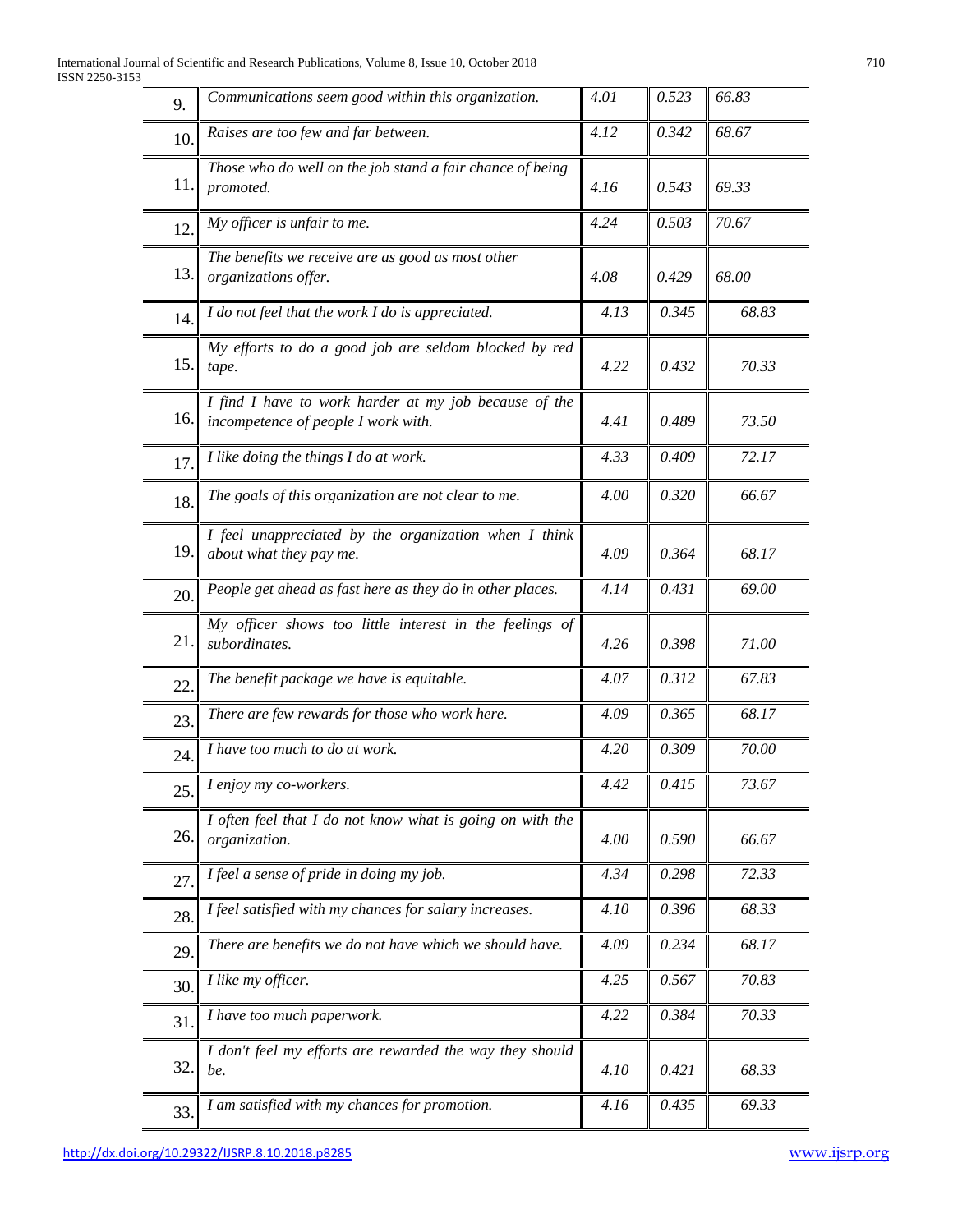| 34. | There is too much bickering and fighting at work. | 4.46 | 0.409 | 74.33 |
|-----|---------------------------------------------------|------|-------|-------|
|     | $35.$ <i>My job is enjoyable.</i>                 | 4.30 | 0.372 | 71.67 |
| 36. | Work assignments are not fully explained.         | 4.00 | 0.468 | 66.67 |
|     | <b>OVERALL JOB SATISFACTION</b>                   | 4.18 | 0.444 | 69.69 |

*Note: Scoring Scale: 1- Disagree very much 2- Disagree moderately 3- Disagree slightly 4- Agree slightly 5- Agree moderately 6- Agree very much*

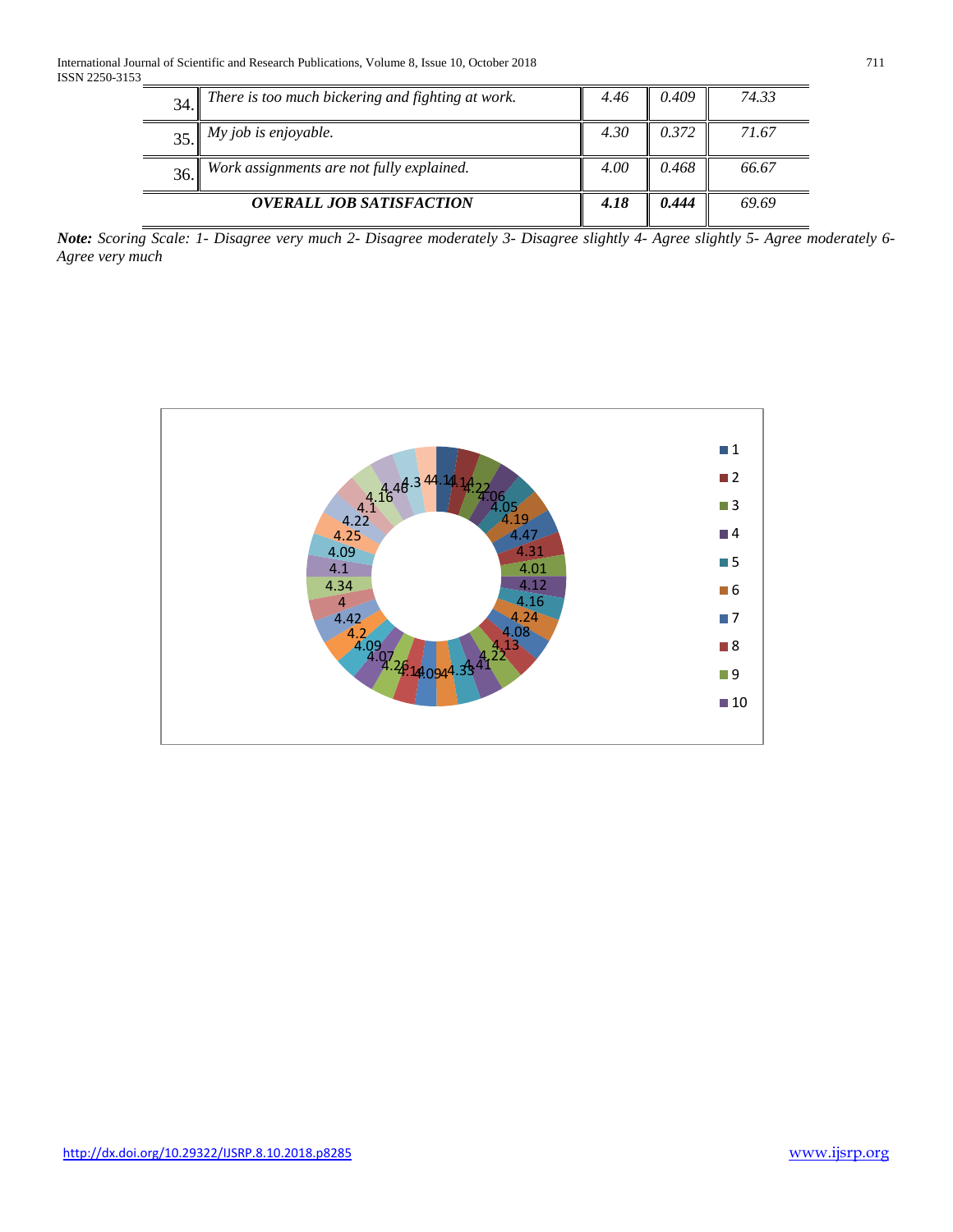

# *Doughnut Diagram of Table2*

The descriptive analysis of the data revealed that the teachers of Ganderbal district are fairly satisfied (mean score  $= 4.18$ ; % of mean score  $= 69.72$  %) with their respective jobs. Further, the reported mean score of above 4 on all the nine variables of Job namely, Pay, Promotion, Supervision, Fringe Benefits, Rewards based on performance, Operating Norms, Coworkers, Nature of Work, and Communication, studied in the present study indicates that the teachers are fairly satisfied with all the different variables of their jobs. Highest satisfaction has been reported against the *co-workers* variable of their job (mean sore=4.44), whereas the employees seemed to be relatively less satisfied with the *communication* (mean score=4.01) variable of their jobs.

## **DIFFERENCE IN THE PERCEPTION OF EMPLOYEES REGARDING JOB SATISFACTION**

The present study examines the difference in the perception of academic and administrative staff with respect to the Job satisfaction on the basis of three demographic variables namely gender, age and experience. Age and experience are classified into three groups each (*Age*  $\rightarrow$  *1*. 30-40 years, 2. 40 to 50 years, 3. 50 years and above. *Experience*  $\rightarrow$  *1*.  $\leq$  10 years, 2. 11 to 20 years, 3. > 20 years). Independent sample test and ANOVA is employed to evaluate the perceptual differences amongst the respondents regarding HRD climate and the elements of HRD climate. A brief and consolidated view of the results and findings are synopsized as follows:

# **OBSERVATIONS ACROSS GENDER**

The female teachers of the Ganderbal district have reported a comparatively higher satisfaction with their jobs indicated by higher mean scores, towards all the nine variables of the job studied in the current study as well as regarding the overall Job (mean score= 4.23) as compared to the male employees (mean score= 4.13). Further, the results of Independent sample test indicated that the perceptual differences between the male and female respondent teachers are statistically significant as *p<*.05, indicating that the female teachers are significantly more satisfied with their jobs as compared to the male teachers.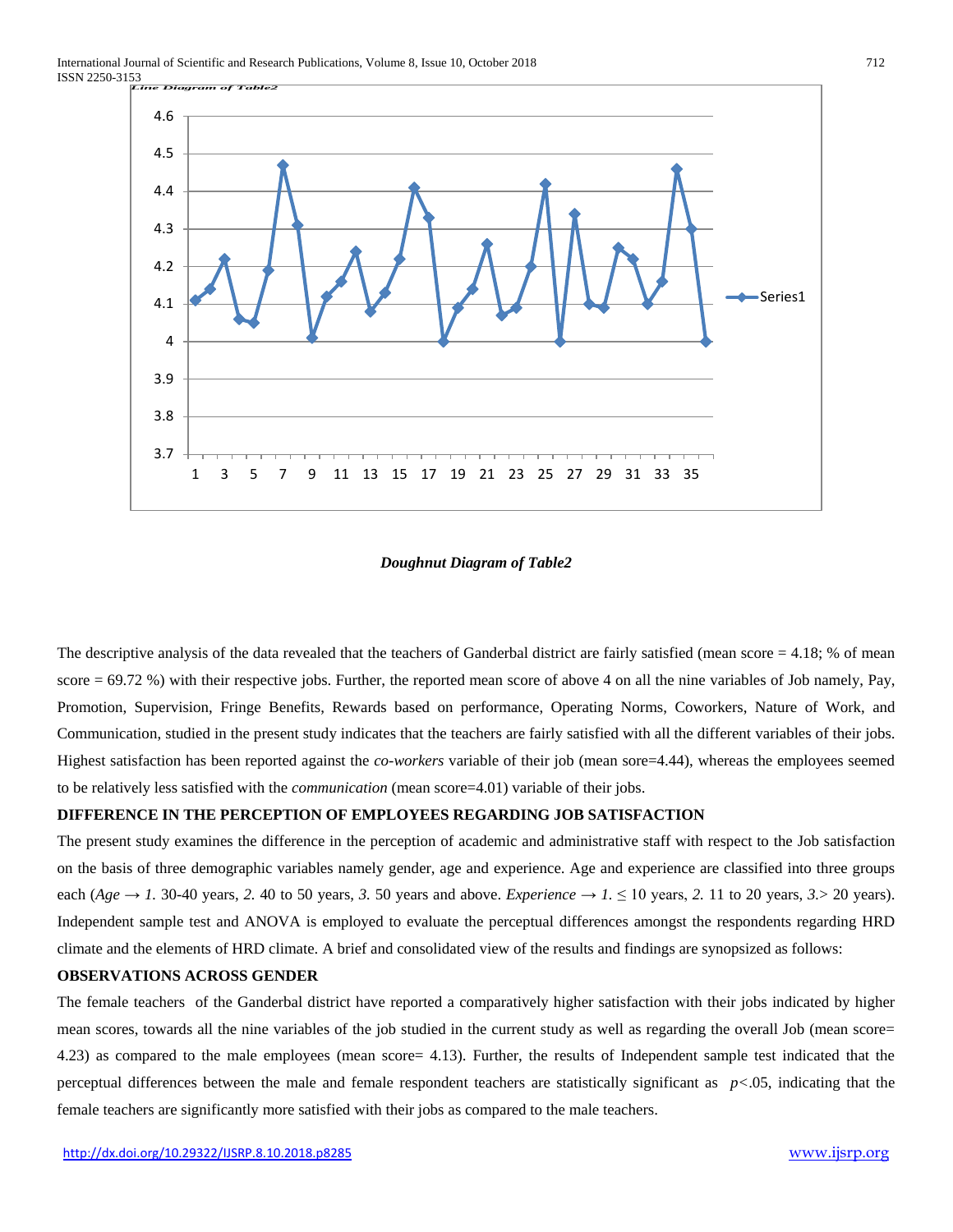#### **OBSERVATIONS ACROSS AGE GROUPS**

The employees of age 50 years and above recorded the highest mean score with respect to the construct of job satisfaction, which is followed by the employees of 30-40 years of age. This indicates that the oldest and the youngest respondent teachers are found to be more satisfied with their jobs as compared to the middle age group teachers. However, the results of *one way ANOVA test* indicated that the perceptual differences between the different respondent age groups about job satisfaction are statistically insignificant for *p*>.05, indicating age has no influence on the satisfaction of employees with respect to their jobs.

# **OBSERVATIONS ACROSS EXPERIENCE**

The present study revealed that the most experienced employees reported the highest job satisfaction among the three teacher groups, followed by the least experienced group of the teachers. The results indicate that the experienced teachers i.e. teachers with an experience of more than 20 years and fresh teachers i.e. teachers having less than 10 years' experience were found to be more satisfied with their jobs as compared to the teachers who have an experience of 10-20 years. However, the results of *one way ANOVA test* indicated that the perceptual differences between the different respondent experience groups regarding Job satisfaction are statistically insignificant as p> .05.

#### IV. CONCLUSIONS

The results obtained from the present study have certain significant policy implications which, if properly addressed, can help organizations to concentrate their energy and resources in order to achieve desired performance outcomes. Specifically, in view of certain grey areas that require additional intervention as well as the causal linkages evidenced in the study, the following implications can be drawn for earnest attention, in order to improve the Job satisfaction of teachers in the schools of Ganderbal district:

- 1. The officers must be readily available to the teachers for any kind of assistance. They need to work as a team.
- 2. The officers need to develop a helping attitude for teachers and try to address their problems quickly.
- 3. The officers should hold regular formal/informal interactive sessions with the teachers of the district and encourage them to discuss the problems/issues related to the schools.
- 4. The officers should hold interactive sessions with their subordinates quite often so that it enhances communication between different teacher groups.
- 5. The officers must have a balanced approach in dealing with their juniors, so that a superior friendly environment is developed at the departmental level.
- 6. The officers need to spend more time with their juniors in order to know their problems in the sample district.
- 7. Job rotation among the teachers in the schools of the district needs to be implemented effectively through a well-designed policy mechanism.
- 8. The teacher welfare schemes need to be made effective for welfare of all the teachers.
- 9. While resource persons are concentrating on the development of the lecturers by organizing orientation courses in different subjects, there is a need to organize continuous short-duration developmental programmes/workshops for head of the institutions and officers as well. This will enable them to refresh and keep themselves updated with latest developments in their fields. However, the organization of these programmes should be based on more participative and self-learning methodology instead of lecturing only.
- 10. Special need-based training programmes in the area of Kangan, Hariganiwan, Lar and Gutlibagh should be conducted for teaching of Kashmiri in order to make them abreast of the proper reading and writing skills of the languagr.
- 11. The officers should focus on developing effective personnel policies, keeping in view the profile of the teachers.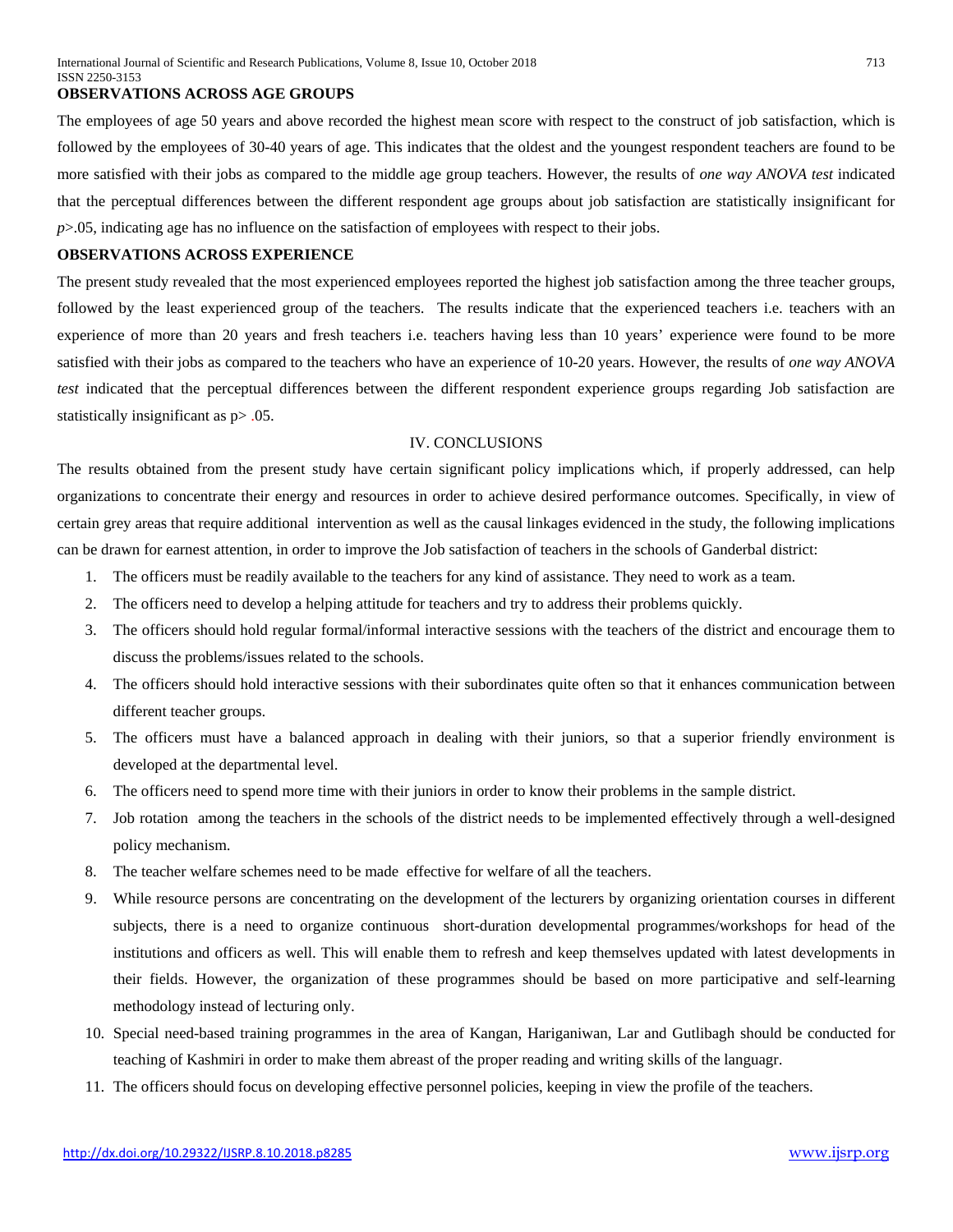- 12. The performance appraisal reports needs to be well defined and implemented effectively, and the feedbacks need to be given to the teachers regarding their performance with the objective to make appraisals free from biases, likes and dislikes, and human errors.
- 13. The officers need to show more concern towards teachers and their development. In fact, sufficient funds must be earmarked for training and development of the employees, and they must be encouraged to participate in training programmes/workshops organized by different institutions
- 14. After every training programme attended by the teachers, .head of the institutions and officers must seek report regarding the programme they attended and ensure that the same training is provided by the teacher who attended a particular programme to colleagues
- 15. The officers must focus on developing a culture of openness and trust where teachers feel free to discuss their ideas, activities and feelings among themselves. They should be trusted and allowed to enjoy freedom to work independently within the overall norms and statutes.

The officers of the School Education Department must visit each department frequently and discuss the issues/problems of the schools. This will enable the teachers to discuss problems and developmental issues of their schools. While the teachers will feel encouraged and motivated, the officers will get the feedback and can focus on the strategic issues effectively.

Moreover, the officers should constantly obtain feedback about the satisfaction of their teachers regarding opportunities for learning, job-related motivational factors, chances to accept responsibilities, promotional opportunities and teachers' helping attitude. Here, it is imperative to mention that effective change in the attitude of both academic and administrative staff towards work is possible by providing information about their job properties, making pragmatic policies and practices. Also, there is a need to create an environment where teachers are encouraged to do experiments and good work is appreciated and rewarded.

## **LIMITATIONS**

The study has been conducted in accordance with the research approach and design used and suggested by previous relevant studies. However, there are still certain areas that potentially serve as limitations to the current research work. Since, the limitations of a study can be viewed as directions for future research in the field, it is deemed to be important to enlist the same so as to provide a perspective for conducting further research. In this context, the limitations of the study reported are:

First, the data for present study came only from one district which, therefore, may raise concerns about the generalization of results. It is, therefore, required that similar research may be replicated in wider geographical areas covering schools from all over J&K.

Second, all the variables in the present study are measured subjectively (using a questionnaire). Therefore, the shortcomings inherent in every questionnaire based survey where answers are dependent on respondents' perception could not be overcome. Therefore, future research works in the field need to focus on objective performance measurement wherein subjectivity has lesser effect on the validity of results.

#### REFERENCES

- 1. Byrne M, Chugtai A A, Flood B & Willis P (2012),"Job Satisfaction Among Accounting & Finance Academics: Empirical Evidence from Irish Higher Education Institutions", Journal of Higher Education Policy & Management.
- 2. Hickson C & Oshagbemi T (1999),"The Effect of Age on the Satisfaction of Academics with Teaching & Research" International Journal of Social Economics, Vol. 26, Issue 4.
- 3. Spector P E (1997),"Job Satisfaction: Application, Assessment, Cause & Consequences", Thousand Oaks, Sage Publications.
- 4. Ssesanga K& Garrett R M (2005),"Job Satisfaction of University Academics: Perspectives from Uganda", University of Bristol, Explore British Research, Springer.